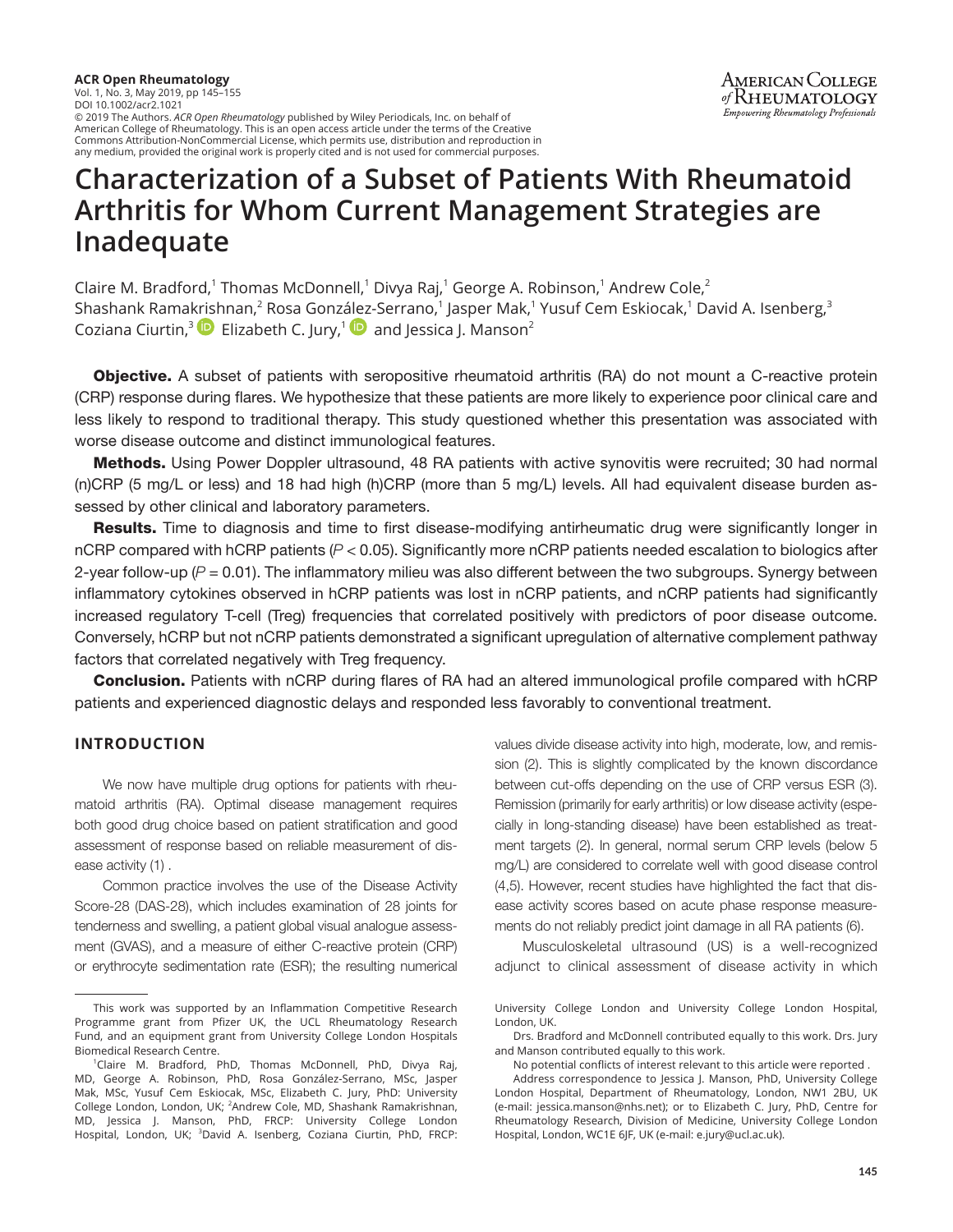increased synovial blood flow, demonstrated by Power Doppler signal, is a sensitive sign of active inflammatory disease (7–9). Furthermore, the presence of Power Doppler has prognostic significance, predicting the development of radiographic erosions and poor clinical outcome (10,11). Power Doppler is a sensitive and reliable method for assessing disease activity



Figure 1. Patients with normal C-reactive protein (CRP) but active RA (nCRP) had a poor response to treatment. A, Schematic showing patient inclusion into the study at the University College London Hospital NHS Trust rheumatologist-led US clinic. US assessment of hands, wrists (22 joints), and feet (10 joints), if appropriate, was performed by two experienced consultant rheumatologists. Patients were recruited as they presented at clinic; consultant rheumatologists were blind to CRP levels at the time of scanning. Patients were treated as deemed necessary by the consulting physician according to National Institute for Health and Care Excellence (NICE) guidelines. Patients were followed-up at 1- and 2-years postrecruitment and assessed for treatment and disease activity. **B**, Time to diagnosis and time to first disease-modifying antirheumatic drug (DMARD) treatment were assessed where data was available (nCRP,  $n = 18$ ; hCRP,  $n = 9$ ). Box and whisker plot showing median and interquartile ranges, whiskers show minimum and maximum points. Mann-Whitney test; *\*P =* 0.041 and \**P* = 0.013, respectively. C, Longitudinal CRP levels at baseline, 1- and 2-year follow-up. nCRP, n = 27; hCRP n = 15. Repeated measures analysis of variance (ANOVA) and Tukey posttest analysis; \**P* = 0.006; \*\**P* = 0.002. D, Longitudinal Disease Activity Score-28 (DAS-28) scores at baseline 1- and 2-year follow-up. nCRP, n = 15; hCRP n = 8. Repeated measures ANOVA and Tukey post-test analysis; \**P* = 0.01. Mean DAS-28 at baseline: nCRP = 3.9, hCRP = 4.5; 1-year follow-up: nCRP = 3.3, hCRP = 2.4; and 2-year follow-up: nCRP = 2.6, hCRP = 2.3. E, Total number of patients treated with biologics (%) at baseline, 1-, and 2-year follow-up. nCRP, n = 28; hCRP n = 15. Mean ± SE, 1-way ANOVA, and Tukey post-test analysis, \**P* = 0.05; unpaired *t*-test;  $P = 0.02$ . F, Patients treated with biologic DMARDS during the study: nCRP (n = 16) and hCRP (n = 3). Patients followed longitudinally at baseline (nCRP,  $n = 6$ ; hCRP  $n = 1$ ), 1-year (nCRP,  $n = 13$ ; hCRP  $n = 3$ ), and 2-year (nCRP,  $n = 16$ ; hCRP,  $n = 3$ ) follow-up.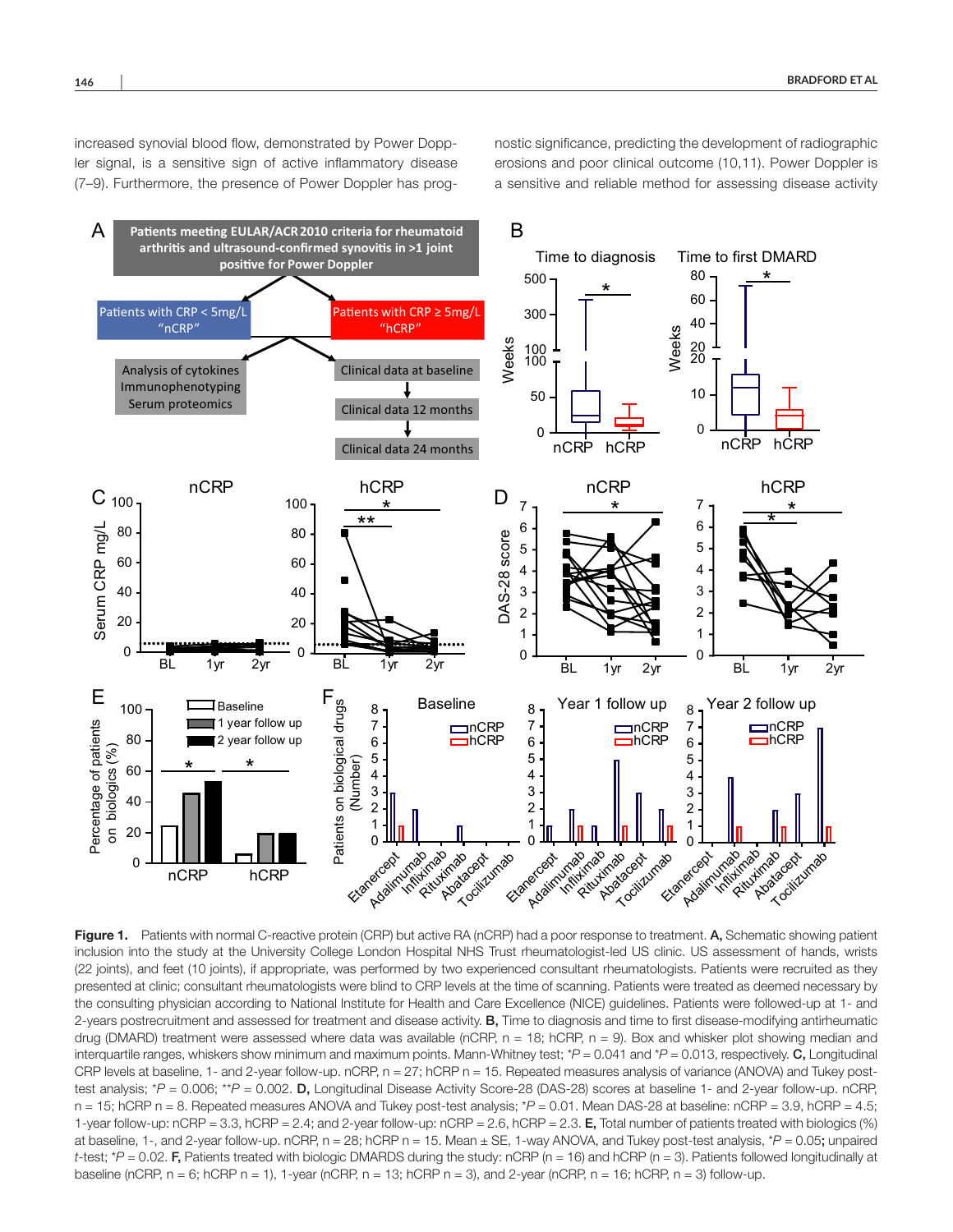and also predicts rapid radiographic progression in early arthritis (11–13).

Using US, we have identified a subgroup of patients with active, seropositive RA, whose CRP did not correlate with their disease activity; they had nCRP levels at a time when they had active, inflammatory joint disease that was confirmed on US. We hypothesized that these patients could be less well managed because the treating physician was falsely reassured by the nCRP and because this subgroup may be immunologically distinct from patients with classical RA who do mount an appropriate CRP response when flaring.

## **METHODS**

**Patients and healthy volunteers.** Patients who met the European League Against Rheumatism/American College of Rheumatology 2010 criteria for RA and who were referred to the University College London Hospital NHS Trust rheumatologistled US clinic and had US-confirmed synovitis (14) in at least one joint positive for Power Doppler signal were recruited. Exclusion criteria included presence of a comorbidity likely to result in a raised CRP (eg. cancer, infection), seronegativity for rheumatoid factor (RF) and/or anticyclic citrullinated peptide (CCP) antibodies, patients vaccinated in the last 3 months, or pregnant or breastfeeding women. Patients treated with anti-interleukin (IL)-6 therapy were also excluded because of known suppression of CRP (15). US assessment of the hands and wrists (22 joints), and feet if appropriate (10 joints), was performed using a GE Healthcare LOGIQ S8 Ultrasound machine using the OMERACT protocol by two experienced consultant rheumatologists (16). Synovial hypertrophy, Power Doppler, and erosion number were recorded for each joint. This was a "real-life" clinical study and consecutive patients were recruited from the rheumatologist-led US clinic. The scanning consultant rheumatologists were blind in terms of CRP levels at the time of scanning.

Patients were treated as deemed necessary by the consulting physician according to the National Institute for Health and Care Excellence (NICE) guidelines (nice.org.uk/guidance/ng100). Baseline demographic and clinical data were collected (Supplementary Table 1), and follow-up clinical and DAS data were collected in routine clinics at  $12 \pm 1$  and/or  $24 \pm 1$  months postrecruitment (Figure 1 and Table 1).

Peripheral blood (PB) was collected from adult healthy controls (HCs), with a mean age of 49.1 years (range 23-84). All participants gave informed written consent. Ethics approval for this study was given by the Hampstead Research Ethics Committee (14/LO/1506). Mononuclear cells were isolated from PB using Ficoll-Hypaque density gradient centrifugation.

**Phenotypic analysis.** PB mononuclear cells (PBMCs) were analyzed by flow cytometry after staining with LIVE/DEAD fixable cell stain for viability and surface and/or intracellular staining ex vivo with directly conjugated antibodies according to previously defined protocols (17,18) (see supplementary methods).

**Serum cytokine levels.** Serum IL-1β, tumor necrosis factor-α (TNFα), IL-6, IL-2, IL-4, IL-8, IL-10, IL-17A, IL-17F, IL-12/ IL-23p40, and IL-21 were quantified simultaneously using human cytokine cytometric bead array (CBA) and CBA software (BD Biosciences).

**Proteomics.** Proteins expressed in plasma from eight patients with nCRP levels, eight patients with hCRP levels, and eight HCs were analyzed on SOMAscan (Slow Off-rate Modified Aptamer) Proteomic Assay, detecting over 1300 proteins and operated according to the manufacturer's instructions [\(https://](https://somalogic.com/) [somalogic.com/](https://somalogic.com/)). Protein expression was reported as relative fluorescent units. Significantly differentially expressed proteins were analyzed using a functional enrichment analysis web-tool, WebGestalt [\(http://www.webgestalt.org/option.php](http://www.webgestalt.org/option.php)). Overrepresentation analysis and Reactome enrichment categories were used. Venn diagram software ([http://bioinformatics.psb.ugent.be/webtools/](http://bioinformatics.psb.ugent.be/webtools/Venn/) [Venn/\)](http://bioinformatics.psb.ugent.be/webtools/Venn/) was used to identify similarities and differences between the groups.

**Western blotting.** Serum was diluted 1:400 and analyzed by Western blotting using a 4%-12% gradient agarose gel (Invitrogen). Gels were transferred using the Invitrogen Bolt system (Invitrogen) and polyvinylidene difluoride membranes blocked in 5% milk (MilliporeSigma) before overnight probing with anti-C3a/des-Arg antibody (Abcam) at 1:2500 followed by an horseradish peroxidase–conjugated anti-mouse antibody (1:5000). Membranes were exposed using ECL prime chemiluminescence reagent (Amersham) for 15 seconds using X-ray film. Bands were quantified using Analysis One densitometry software, and positivity was expressed as a fold change from HCs on the same blot.

**Complement pathway test.** The Compl300 assay (Euro Diagnostica/Wieslab) was carried out according to the manufacturer's instructions. Briefly: samples were diluted 1:101. Values were calculated by comparison to the positive and negative controls. C5a was measured using the C5a DuoSet (R&D Systems) as per the manufacturer's instructions. Serum samples were titrated and tested at 1:100 to fall within quantifiable range.

**Statistical analysis.** Significance testing was performed using Prism 8 software (GraphPad Software). Data were tested for normality using the D'Agostino and Pearson omnibus normality test, and differences between groups were assessed using nonparametric 2-tailed Mann-Whitney *U* test or multiple *t* tests with a false discovery rate (FDR) to account for multiple comparisons, as indicated in the figure legends. Categorical variables were compared with  $\chi^2$  or Fisher exact test. *P* values less than 0.05 were considered statistically sig-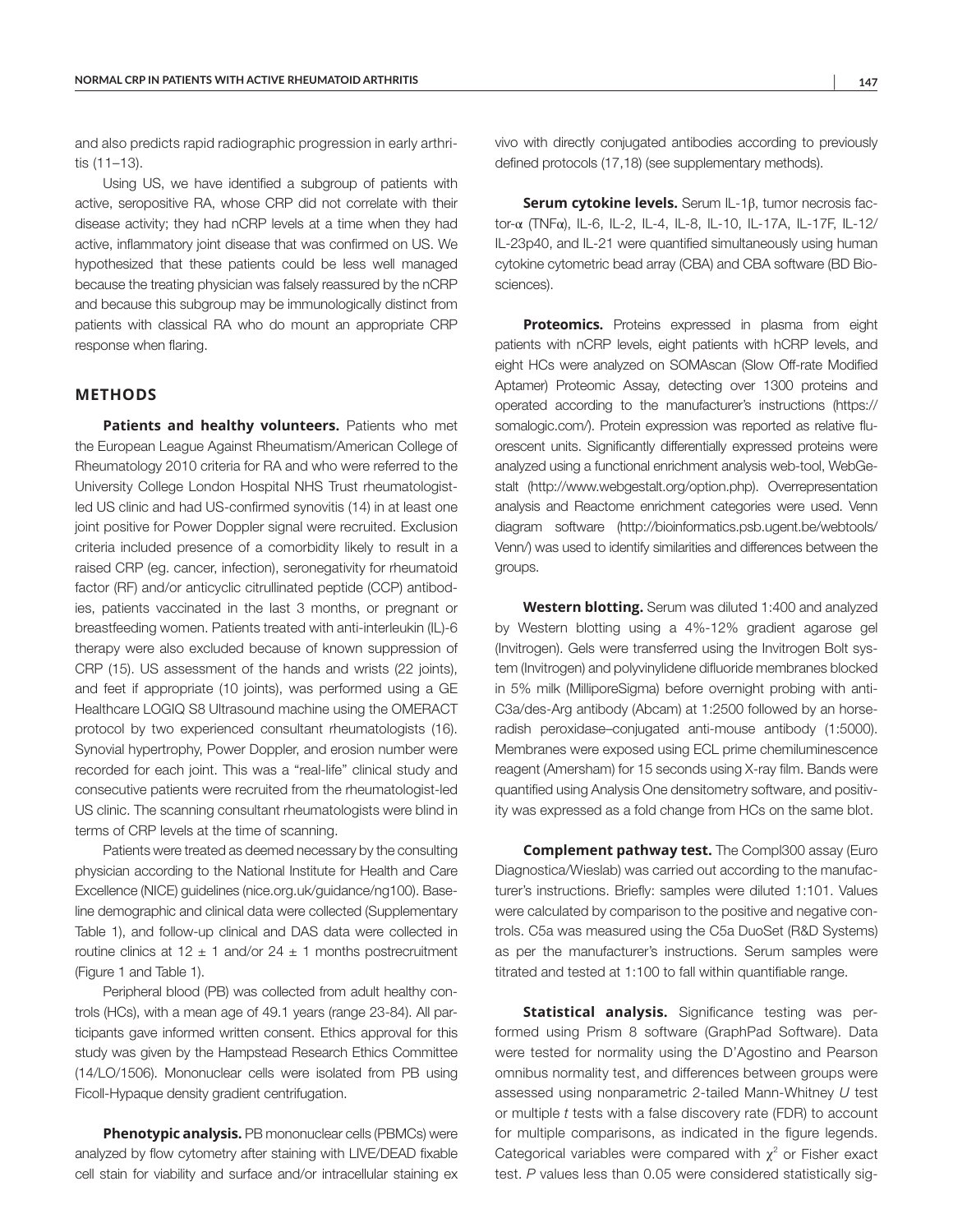| <b>TADIC 1.</b> Defined about and clinical and disease readines or patients in her in and her in subgroups at recruitment |                              |                                  |                         |
|---------------------------------------------------------------------------------------------------------------------------|------------------------------|----------------------------------|-------------------------|
|                                                                                                                           | Normal CRP                   | High CRP                         | $P$ value               |
| Number (n)                                                                                                                | 30                           | 18                               |                         |
| Age, years: mean; SD (range)                                                                                              | 49.1; 16.1<br>$(23-84)$      | 58; 17<br>$(25 - 80)$            | 0.093                   |
| Sex (F:M)                                                                                                                 | 6.5:1                        | 2:1                              | $0.070^{b}$             |
| Disease duration (years): median; IQR (range)                                                                             | 5; 15.25<br>$(0-44)$         | 11; 15<br>$(0.5 - 40)$           | 0.535                   |
| Clinical Assessments                                                                                                      |                              |                                  |                         |
| CRP, NR >5 mg/L: median; IQR (range)                                                                                      | 1.95; 1.725<br>$(<0.6-5)$    | 11.3; 17.605 (5.6-80.9)          | $< 0.0001$ <sup>c</sup> |
| Serum amyloid A, NR >10 mg/L<br>Median; IQR (range)                                                                       | 4.6; 7.5<br>$(2.8 - 46.5)$   | 16.4; 43.8<br>$(8.1 - 378)$      | $< 0.0001$ <sup>c</sup> |
| Erythrocyte sedimentation rate,<br>NR 0-20 mm/hr: median; IQR (range)                                                     | 9;11<br>$(2-112)$            | 28; 30.5<br>$(5-134)$            | 0.010c                  |
| RF, IU/ml <sup>d</sup><br>Mean; SD (range)                                                                                | 183.4; 295.4<br>$(9-1209.9)$ | 150.6; 109.6<br>$(24.6 - 352.7)$ | 0.117                   |
| CCP antibodies units/ml: median; IQR (range) <sup>d</sup>                                                                 | 170; 285.5<br>$(16-507)$     | 160.5; 308.7 (1.5-459)           | 0.580                   |
| Total joints with Doppler signal, n<br>Median; IQR (range)                                                                | 3; 4.5<br>$(1 - 21)$         | 4;4<br>$(1-10)$                  | 0.647                   |
| Synovial hypertrophy, grades 1-3:<br>Median; IQR (range)                                                                  | 11; 11<br>$(3-25)$           | 8.5;8<br>$(2-23)$                | 0.715                   |
| Erosion number:<br>Mean; SD (range)                                                                                       | 7.1; 7.58<br>$(0-24)$        | 6.9; 6.45<br>$(0-21)$            | 0.908                   |
| Erosion number per year disease<br>Mean; SD (range)                                                                       | 1.0; 1.1<br>$(0-2.7)$        | 0.5; 0.35<br>$(0-1.4)$           | 0.361                   |
| Tender joint count, n:<br>Mean; SD (range)                                                                                | 9.7; 8.3<br>$(1-28)$         | 7.8; 6.9<br>$(0-22)$             | 0.549                   |
| Swollen joint count, n<br>Mean; SD (range)                                                                                | 5.5; 5.3<br>$(1-22)$         | 5.1; 4.6<br>$(0-15)$             | 0.921                   |
| GVAS<br>Median; IQR (range)                                                                                               | 60;40<br>$(0-100)$           | 70;65<br>$(10-100)$              | 0.787                   |
| DAS                                                                                                                       |                              |                                  |                         |
| DAS-CRP:<br>Mean; SD (range)                                                                                              | 4.2; 1.1<br>$(2.5 - 6.5)$    | 4.6; 1.5<br>$(1.9 - 7.1)$        | 0.354                   |
| DAS-ESR: Mean; SD (range)                                                                                                 | 4.5; 1.3<br>$(2.6 - 7.2)$    | 5.0; 1.9<br>$(1.3 - 8.2)$        | 0.294                   |
| Patients with high disease activity (DAS-28 > 5.1) at<br>recruitment; % (number)                                          | 25<br>$(7/28^e)$             | 52.9<br>$(9/17^e)$               | $0.057^{b}$             |
| Patients with Moderate disease activity (DAS-28 >3.2-<br>5.1) at recruitment: % (number)                                  | 53.6<br>$(15/28^{\circ})$    | 23.5<br>$(4/17^{\circ})$         | $0.047^{b,c}$           |
| Patients with low disease activity (DAS-28 2.6-3.2) at<br>recruitment; % (number)                                         | $17.9(5/28^{\circ})$         | 5.9<br>$(1/17^e)$                | 0.251                   |
| Patients in remission (DAS-28 < 2.6) at recruitment; %<br>(number)                                                        | 3.5<br>$(1/28^{e})$          | 17.7<br>$(3/17^e)$               | 0.107 <sup>b</sup>      |
| Treatment                                                                                                                 |                              |                                  |                         |
| DMARD treatment at recruitment, % (number)                                                                                | 53 (16/30)                   | 50 (9/18)                        | $0.822^{b}$             |
| DMARDs + steroids, % (number)                                                                                             | 16.6 (5/30)                  | 11.1(1/18)                       | 0.597 <sup>b</sup>      |
| DMARDs + biologics, % (number)                                                                                            | 16.6 (5/30)                  | 0(0/18)                          | 0.141 <sup>b</sup>      |
| All biologics, % (number)                                                                                                 | 20 (6/30)                    | 5.5(1/18)                        | 0.169 <sup>b</sup>      |
| Total number of DMARDs (current or failed) per patient                                                                    | 1.143                        | 0.937                            | 0.740 <sup>b</sup>      |
| Total DMARDs per year of disease:<br>median; IQR (range)                                                                  | 0.17; 1<br>$(0-4)$           | 0.02; 0.15<br>$(0-0.57)$         | 0.020                   |

Table 1. Demographic and clinical and disease features of patients in nCRP and hCRP subgroups at recruitment<sup>a</sup>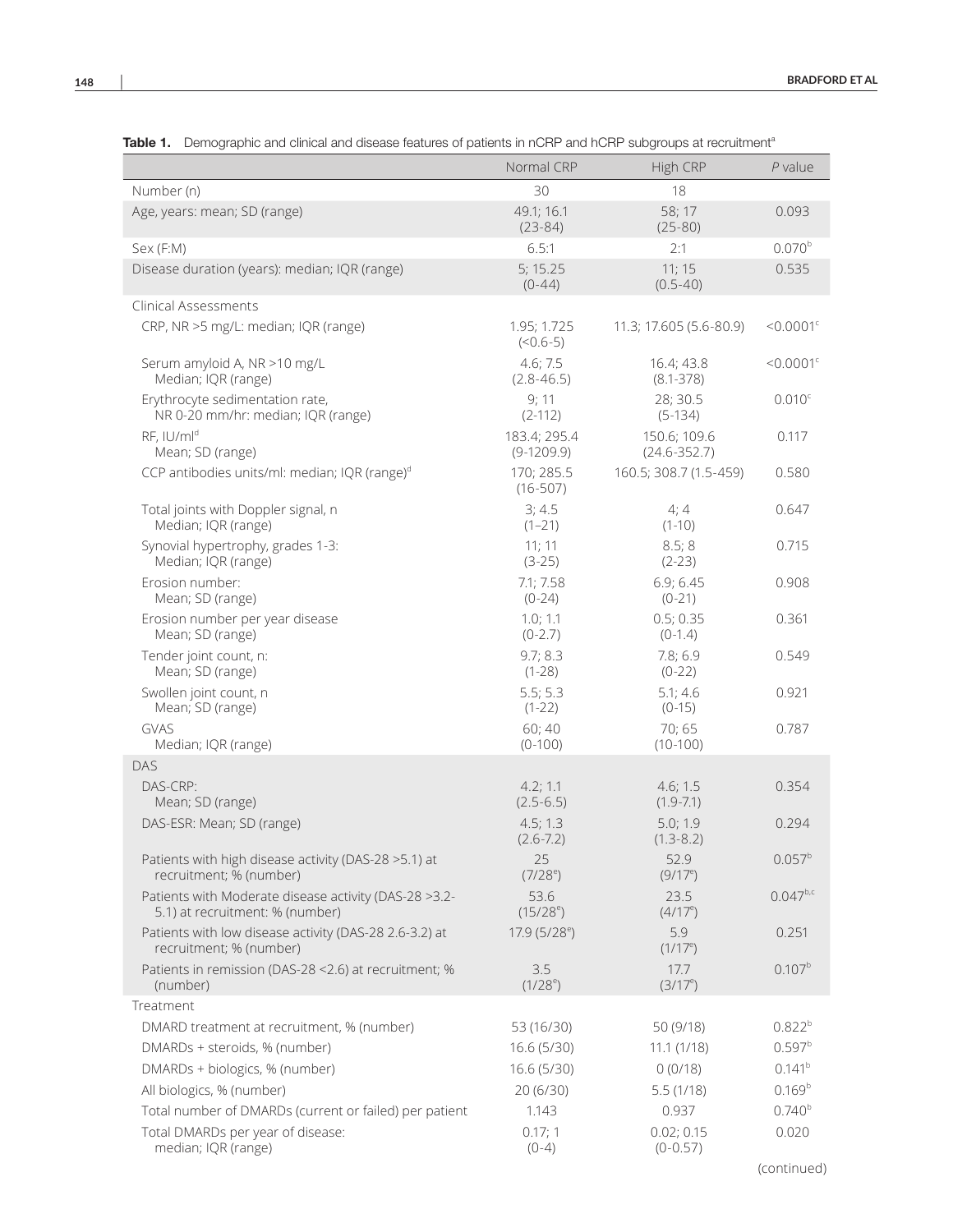#### Table 1. (*Cont'd*)

|                                                                                                   | Normal CRP               | High CRP                | P value             |
|---------------------------------------------------------------------------------------------------|--------------------------|-------------------------|---------------------|
| Use of leflunomide/ methotrexate /<br>hydroxychloroquine/sulphasalazine/azathioprine %            | 10/27/23/33/7            | 5/2/0/10/0              | $\cdots$            |
| Total drugs per year of disease (including steroid,<br>DMARD, and biologics): median; IQR (range) | 0.15; 0.57<br>$(0-1.08)$ | 0.04:0.15<br>$(0-1.14)$ | 0.239               |
| Treatment naïve % (number)                                                                        | 26.6 (8/30)              | 27.7 (5/18)             | >0.999 <sup>b</sup> |

Abbreviation: CCP, cyclic citrullinated peptide; CRP, C-reactive protein; DAS-28, Disease Activity Score-28; DMARD, diseasemodifying antirheumatic drug; GVAS, global visual analogue assessment; hCRP, patients with high CRP (>5 mg/L) but active RA; IQR, interquartile range; nCRP, patients with normal CRP (≤5 mg/L) but active RA; NR, normal range; RA, rheumatoid arthritis; RF, rheumatoid factor.

<sup>a</sup> All results expressed as mean, SD, if normally distributed and as medians and IQRs if not normally distributed. Data analyzed using Mann-Whitney tests.

<sup>b</sup> Data analyzed using  $\chi^2$  test.<br><sup>c</sup> Denotes significant value.

Denotes significant value.

d All patients were positive for both RF and CCP antibodies.

e Data not available for all patients.

nificant. Matrix2png version 1.2.1 was used to create immune cell phenotype heat maps.

#### **RESULTS**

**Patients with active RA but nCRP levels experienced diagnostic delays and were more likely to fail treatment with conventional disease-modifying antirheumatic drug.** Using US to assess disease activity in patients with seropositive RA, an atypical subgroup that had active disease, as defined by the presence of Power Doppler, but normal serum CRP levels was identified. In order to investigate this observation, two groups of patients were recruited. They all had US-proven synovitis indicating active RA but were divided based on whether or not they had mounted a CRP response; either high-serum CRP (hCRP of 5 mg/L or greater) or normal-serum CRP (nCRP less than 5 mg/L) levels (Figure 1A for study design).

Strikingly, the time to diagnosis and time to first diseasemodifying antirheumatic drug (DMARD) initiation were both

Table 2. nCRP patients had accelerated progression to biologics DMARDs compared with hCRP patients<sup>a</sup>

|                  | Measured Variables and Outcomes                                                                               | Normal CRP                | High CRP                  | $P$ value       |
|------------------|---------------------------------------------------------------------------------------------------------------|---------------------------|---------------------------|-----------------|
| 1-Year follow-up | Patients with high disease activity at 1-year<br>follow-up <sup>e</sup> :<br>% (number)                       | 30<br>(7/23)              | $\bigcap$<br>(0/11)       | $0.040^{b,c}$   |
|                  | DAS-28 (CRP) at 1-year follow-up:<br>mean; SD, (range),                                                       | 3.5; 1.6<br>$(1.3 - 6.3)$ | 2.7;0.9<br>$(1.4 - 3.9)$  | 0.217           |
|                  | Patients prescribed a new biologic at 1-year<br>follow-up:<br>% (number)                                      | 43.3 (13/30)              | 18.7<br>(3/16)            | $0.095^{\rm d}$ |
| 2-Year follow-up | Patients with high disease activity at 2-year<br>follow-up <sup>e</sup> :<br>% (number)                       | 5<br>(1/19)               | $\cap$<br>(0/10)          | $0.460^{\circ}$ |
|                  | DAS-28 (CRP) at 2-year follow-up:<br>mean, SD (range),                                                        | 2.6; 1.6<br>$(0.5 - 6.3)$ | 2.3; 1.2<br>$(0.5 - 4.3)$ | 0.597           |
|                  | Patients with high <sup>e</sup> and moderate <sup>f</sup> disease<br>activity at 2-year follow-up: % (number) | 32<br>(6/19)              | 30<br>(3/10)              | 0.228c          |
|                  | Patients being treated with biologics at<br>2-year follow-up: % (number)                                      | 61.5<br>(16/26)           | 20<br>(3/15)              | $0.010^{b,d}$   |

<sup>a</sup> Patients were followed up at 1 year and 2 years postrecruitment and assessed for treatment and disease activity. Follow-up for this study was from data collected in routine clinics, and some data were not available at the correct follow-up timepoints. All available data are reported. DAS follow-up data were included when the patient was seen at 12  $\pm$  1 month, and/or 24  $\pm$  1 month. Data are presented as means, SDs, or percentages (number) and were analyzed using the Mann-Whitney test. b

**b** Denotes significance.

<sup>c</sup> Data analyzed using Chi-squared test.<br><sup>d</sup> Data analyzed using Fisher's exact test

Data analyzed using Fisher's exact test.

<sup>e</sup> Disease control was assessed as high disease activity DAS-28 score greater than 5.1.<br><sup>f</sup> Disease control was assessed as moderate disease astivity: DAS-28 squal to er greate

 $^{\rm f}$  Disease control was assessed as moderate disease activity; DAS-28 equal to or greater than 3.2-5.1 (see ref. 2).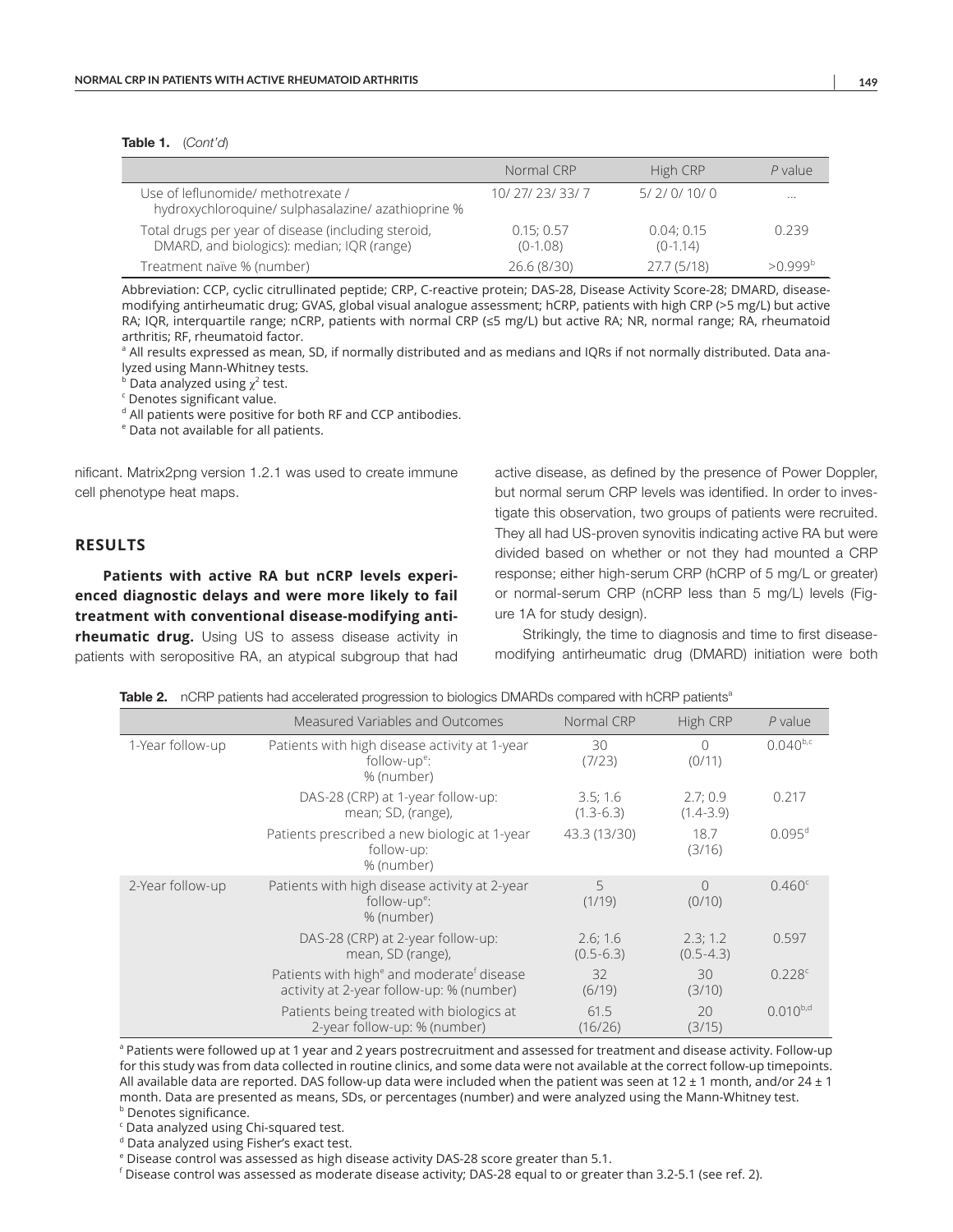significantly longer in the nCRP cohort (Figure 1B). However, all assessments of disease severity at recruitment were equivalent between the two groups (including DAS-28, swollen joint count, erosion number, total number of joints with Doppler signal, and CCP/RF titer; see Table 1). There was no correlation between disease activity (DAS-28) or CRP levels with any clinical characteristics, including age, disease duration, and RF (Supplementary Table 1 and data not shown). ESR and serum amyloid A (SAA) were also normal in nCRP patients (Table 1). Importantly, longitudinal analysis of nCRP patients identified that they were able to mount a CRP response under other circumstances, such as infection or surgery (Supplementary Figure 1A and B).

Throughout the study, all patients were treated according to NICE guidelines [\(https://www.nice.org.uk/guidance/ng100](https://www.nice.org.uk/guidance/ng100)). Follow-up data from 1 and 2 years postrecruitment are shown in Figures 1C-F and Table 2. Importantly, patients in the nCRP cohort had nCRP levels throughout the study period, supporting the concept of this being a consistent phenotype. As predicted, hCRP patients had a significant reduction in CRP levels from baseline to 1- and 2-year follow-up (Figure 1C).

Despite persistently nCRP levels, 30% of patients in the nCRP cohort still had a DAS-28 score consistent with very active disease (DAS-28 score greater than 5.1) at 1 year postrecruitment compared with none in the hCRP cohort  $(P = 0.040)$ . By the 2-year follow-up, 61% of nCRP patients had sufficiently active disease to necessitate escalation to biologic therapy (in the United Kingdom this requires a DAS-28 score of more than 5.1) compared with only 20% of the hCRP patients  $(P = 0.010)$  (Table 2) and Figure 1D). Moreover, nCRP patients had increased biologic drug usage (Figure 1E), but despite this, 32% of nCRP patients still had inadequate disease control at 2-year follow-up (Table 2). After 2 years, 25% (7 of 26) of nCRP patients were treated with tocilizumab, typically a third-line biologic, compared with 6% (1 of 15) in the hCRP group (Figure 1F).

**The relationship between IL-6 and CRP was defective in nCRP compared with hCRP patients.** Given the link between CRP and the inflammatory response, we questioned whether cytokine responses to inflammation were the same in both patient groups. Pro-inflammatory cytokines trigger CRP production during inflammation; however, despite having significantly different serum CRP levels, no significant differences in serum cytokine levels were detected between the two groups. In particular, IL-1β, IL-6, and TNFα, cytokines associated with both increased CRP and RA disease pathogenesis (19) were elevated significantly in both patient groups compared with HCs (Figure 2A and Supplementary Figure 2), which was true for patients treated with conventional DMARDS and biologics (Supplementary Table 2). Interestingly, IL-6 expression was significantly positively correlated with other proinflammatory cytokines (including IL-1β, TNFα,

IL-12/23, IL-21, and IL-17) in hCRP patients, but this synergy was lost in nCRP patients (Figure 2B). A similar pattern was observed when serum cytokines were directly correlated with CRP levels, whereas a positive correlation was observed between serum CRP and pro-inflammatory cytokines in hCRP patients, which was absent in the nCRP patients (Figure 2C).

**Increased regulatory Treg frequency and IL-10 production in nCRP compared with hCRP patients.** To assess potential changes in immune cell function in nCRP compared with hCRP patients, in-depth phenotyping of immune cell subsets was performed (Supplementary Figure 3A-H for gating strategies). Unique immune signatures were identified in both patient groups when compared with HCs and with each other, respectively (Figure 2D-F). Notably, Treg populations were significantly altered between nCRP and hCRP patients (Figure 2F).- Specifically, nCRP patients had increased naïve and CD161<sup>+</sup> Treg frequencies and elevated Treg Foxp3 expression and reduced memory Treg frequencies compared with patients with hCRP (Supplementary Figure 4A and B). Tregs from nCRP patients produced significantly more IL-10 compared with those produced by hCRP patients and HCs (Supplementary Figure 4C) and had a significantly reduced interferon (IFN)-γ:IL-10 ratio, whereas hCRP patients had an increased IFN-γ:IL-17 ratio compared with HCs (Supplementary Figure 4D). Finally, Treg frequencies correlated significantly with markers of disease progression (such as number of erosions), disease activity (such as DAS-28), and chronic inflammation (synovial hypertrophy) in the nCRP but not in the hCRP patients (Figure 2G). Very few differences in B-cell phenotypes were detected between the two patient groups (Supplementary Figure 5).

**Changes in complement activation may drive altered pathogenesis between nCRP and hCRP patients.** To explore mechanisms that could explain the immunological changes between nCRP and hCRP patients, a serum proteomic analysis was performed. The proteomes of hCRP and nCRP patients were strikingly different when compared with HCs and with each other (Figure 3A and B). Proteins showing significant differences when compared with HCs were analyzed using Pathway Enrichment software (Figure 3C and D and Supplementary Table 3). Notably, proteins associated with complement and clot formation pathways were significantly enriched in hCRP patients compared with HCs and nCRP patients. This included significant upregulation of factors associated with alternative complement pathway activation, including Complement Factors B, H, and I; C5 and C9; and coagulation factor (F)IX, and downregulation of kallistatin in hCRP patients compared with nCRP patients (Figure 3E, Supplementary Figure 6, and Supplementary Tables 4 and 5).

Utilizing these data, we hypothesized a mechanism by which complement activation in hCRP patients was enhanced via the alternative pathway and other serine proteases (such as coagulation FXa, FIXa, FIIa, and kallikrein); however, complement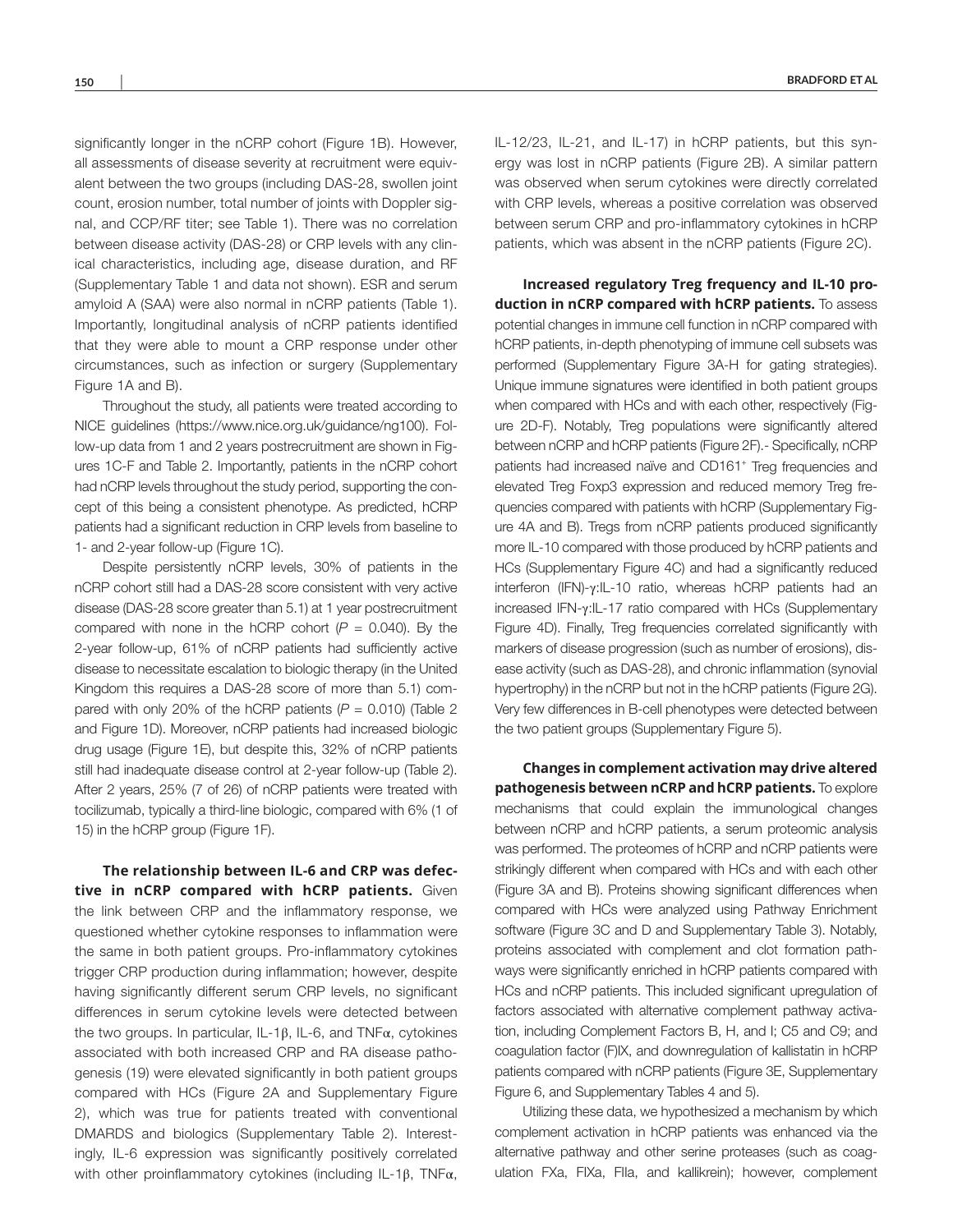

Figure 2. Altered cytokine and immune cell profiles in rheumatoid arthritis (RA) patients with normal (n) verses high (h) C-reactive protein (CRP) levels. Serum cytokine levels from nCRP (n = 21), hCRP (n = 13) and healthy controls (HCs) (n = 20). A, Serum interleukin (IL)-1β, IL-6, and tumor necrosis factor (TNF)-α levels (mean ± SE). One-way analysis of variance, \*\*\**P* < 0.001, \*\*\*\**P* < 0.0001. Note: Patients on biologic therapies were excluded from this dataset (see Supplementary Figure 2 and Supplementary Table 2). Serum cytokine levels, IL-1β, TNFα, IL-2, IL-17A, IL-17F, interferon (IFN)γ, IL-8, IL-12/23, IL-10, IL21, IFNα, and IL-4 were correlated against IL-6 levels (B) and serum CRP levels (C) in nCRP (n = 21) and hCRP (n = 13) patients. Volcano plots comparing the significance of the correlation (Log<sub>10</sub> *P* value) versus the correlation coefficient (Pearson's correlation, *R*). Analyzed using unpaired *t*-tests and a false discovery rate (FDR) less than 0.05 (blue dotted line). Peripheral blood mononuclear cells (PBMCs) from nCRP (n = 26) and hCRP (n = 15) patients and HCs (n = 29) were assessed for CD4<sup>+</sup> and CD8<sup>+</sup> T-cell subsets, including regulatory (Treg), central memory (CM), effector memory (EM), effector memory CD45RA-re-expressing (EMRA), T follicular helper (Tfh) cells, and invariant natural killer T (iNKT) cells. CD19<sup>+</sup> B cell subsets (Bm1-Bm5), BAFF-receptor (R) expression, plasmacytoid and myeloid dendritic cells (p/mDC), NK cell, and monocyte subsets. Immune cell frequencies were compared between nCRP and HC, hCRP and HC, and nCRP and hCRP patients. Heatmap showing *P* values indicating significant differences (red) (D) and Volcano plots showing foldchange in immune cell subset frequencies (E) comparing HCs vs *P* value (Log<sub>10</sub> *P* value) in nCRP (left panel) and hCRP patients (right panel) and comparing nCRP and hCRP patients (F). Analyzed using multiple unpaired *t*-tests and FDR 0.2% (blue dotted line). Populations *P* = <0.05 shown in red. G, Treg frequencies from nCRP ( $n = 26$ ) and hCRP ( $n = 15$ ) were correlated against clinical and disease features. Volcano plots comparing the significance of the correlation (Log10 *P* value) vs the correlation coefficient (Pearson's correlation, *R*). Analyzed using multiple unpaired *t*-tests and FDR 0.2% (blue dotted line).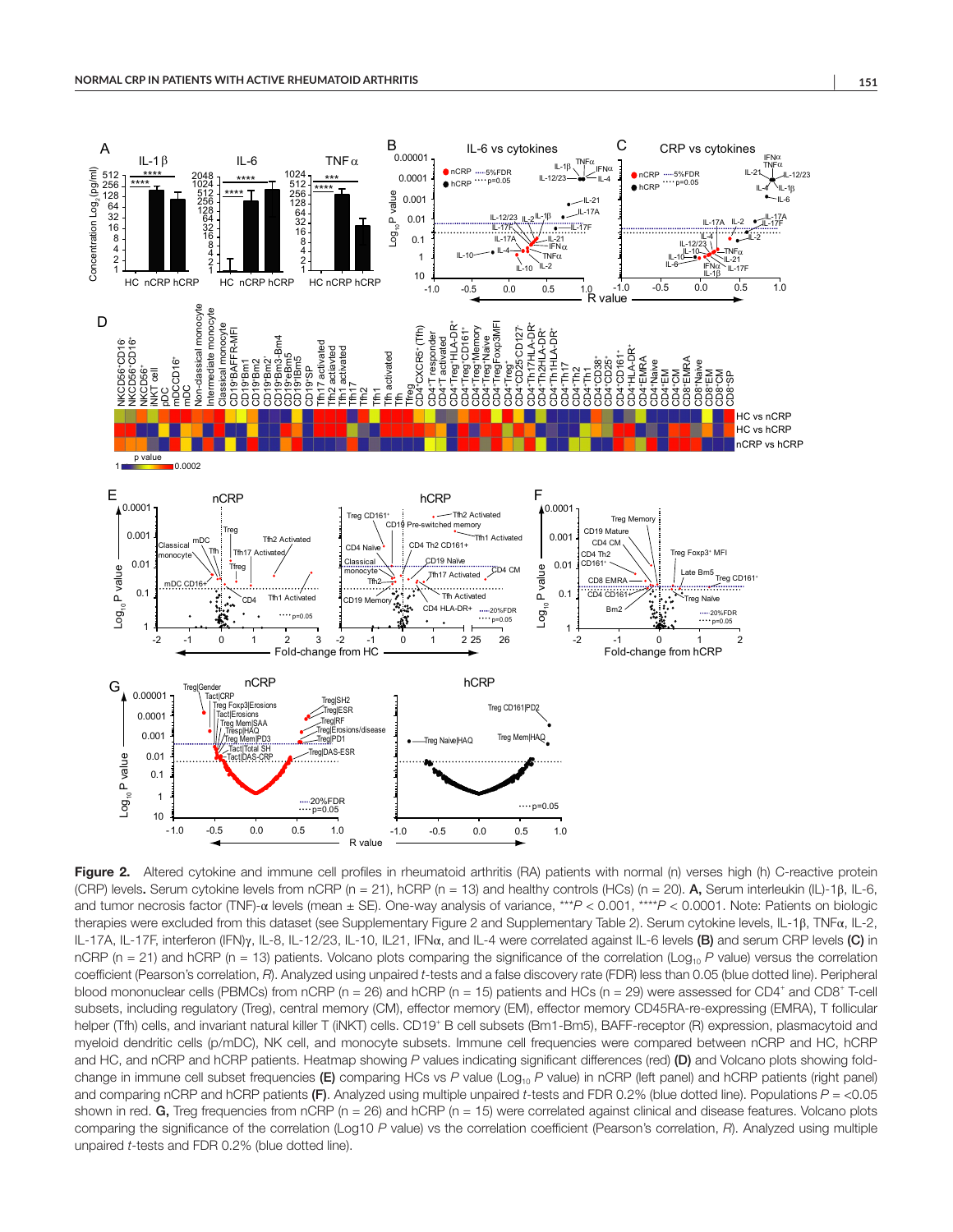

Figure 3. Complement activation pathways were elevated in rheumatoid arthritis (RA) patients with high (h) C-reactive protein (CRP) compared with normal (n)CRP. Proteomics (SOMAscan Proteomic Assay) analysis of serum from RA patients with nCRP or hCRP levels and healthy controls (HCs) (n = 8/group). Data analyzed using multiple *t*-tests and 10% false discovery rate (FDR) for multiple comparisons. Volcano plots showing <sup>-</sup>log10 *P* value vs fold change from HC values for nCRP and hCRP proteomic analysis (A) and hCRP vs nCRP patients (B). Red line shows  $P = 0.05$ , and blue line shows a 10% FDR value. CRP was significantly upregulated in hCRP patients as shown in subsections. Proteins were significantly different ( $P = 0.05$ ) between nCRP and hCRP patients and HCs (C) or between hCRP and nCRP patients (D) and were analyzed using a functional enrichment analysis. Top 10 pathways are listed with the ratio of enrichment for each comparison. E, A Venn diagram showing the number of proteins whose expression was significantly different ( $P = 0.05$ ) and were either up (positive fold change) or down (negative fold change) regulated. Lists of proteins are shown in Supplementary Tables 4 and 5.

activation in nCRP patients was predominantly achieved through the Classical and Mannose Binding Lectin (MBL) pathways, converging at C4b2b (Figure 4A and Supplementary Table 3). This mechanism was supported by the finding that hCRP patients had a reduced ability to activate the mannose lectin complement activation pathway (Figure 4B). Western blotting confirmed that C3, a central component of the complement system, was activated in both nCRP and hCRP patients (Figure 4C and D). However, although serum C3a correlated positively with CRP and ESR in hCRP patients, no correlation was seen in nCRP patients (Figure 4E), supporting the idea that complement activation was altered in hCRP patients compared with nCRP patients.

Finally, we investigated whether a relationship existed between altered expression of complement components and Treg frequency. Serum C5a levels were significantly and negatively correlated with Treg frequency in hCRP patients but not nCRP patients (Figure 4F), suggesting a relationship between differential complement activation and immune cell phenotype in the patient subgroups.

#### **DISCUSSION**

This study describes a subset of seropositive RA patients who do not have an elevation in CRP despite active synovitis on US. When compared with patients who do have raised CRP during a flare, this nCRP subset was associated with a different immunological phenotype and with poor disease outcome measures.

Good outcome for patients with RA requires prompt diagnosis and rapid escalation of treatment when disease control is inadequate (20–22). In the United Kingdom, clinical decision making is guided by NICE (see Guideline 100), with initial treatment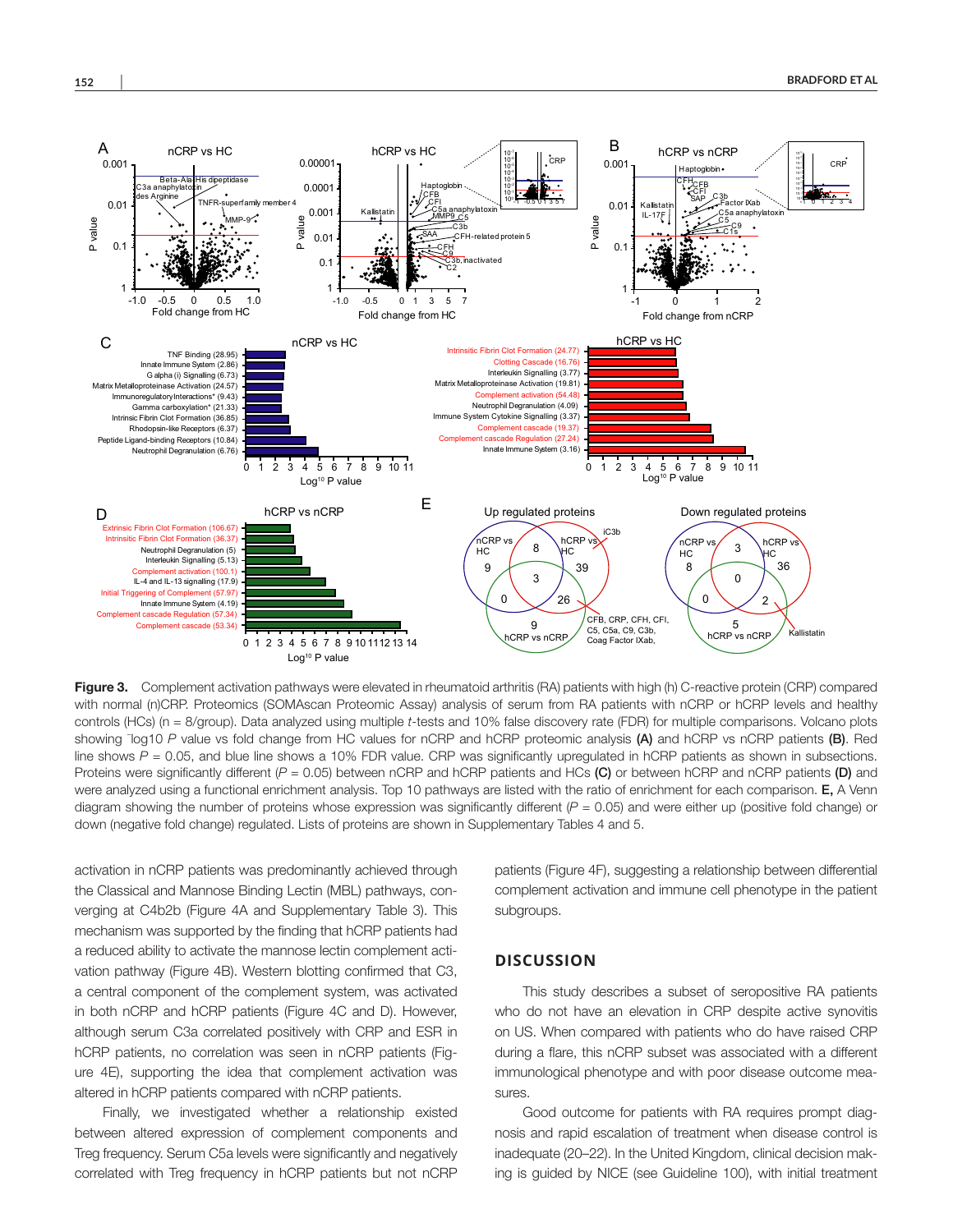

Figure 4. Proteins associated with the alternative complement pathway were significantly elevated in rheumatoid arthritis (RA) patients with high (h) C-reactive protein (CRP). A, Model outlining the proposed hypothesis that RA patients with synovitis and hCRP rely on increased activation of the alternative complement pathway compared with RA patients with normal CRP (nCRP), which rely on the Classical and Mannose Binding Lectin (MBL) pathway. This hypothesis was based on analysis of specific complement components identified as significantly altered between the patient groups and/or healthy controls (HCs). Abbreviation: F, factor; MAC, membrane attack complex; MASP, Mannanbinding lectin serine protease. B, Activation of the MBL complement pathway was assessed in serum from five nCRP and six hCRP patients. Mean  $\pm$  SE. C and D, Serum from nCRP (n = 15) and hCRP (n = 8) patients was analyzed by Western blotting for C3a expression using albumin as loading control. Representative Western blots (C) and normalized densitometric values showing C3a expressed as fold change from HCs (D). *T*-test; \**P* = <0.5, \*\**P* = <0.01. E, Serum C3a expression from panel (D) was correlated with CRP and erythrocyte sedimentation rate (ESR) levels; Pearson's correlation. F, C5a expression was measured by enzyme-linked immunosorbent assay in serum from nCRP (n = 20) and hCRP  $(n = 10)$  patients. Results were correlated against regulatory T cell frequency  $(%$ , refer to Figure 3); Pearson's correlation.

being conventional DMARDs, and escalation to biologics guided by NICE Technology Appraisal (TA375). The decision to start biologic DMARDs is permitted after the failure of two conventional DMARDs (generally including methotrexate), and ongoing disease with a DAS-28 score greater than 5.1. In this study, patients who had active disease were recruited. With the exception of CRP/ ESR levels, baseline measures of disease burden were equivalent between the patients in the nCRP and hCRP subgroups; this included DAS-28, swollen joint count, erosion number, total number of joints with Doppler signal, and CCP/RF titer. The impact of this difference in CRP was stark; patients in the nCRP group experienced significant delays in both time to diagnosis and time to initiating DMARD therapy after diagnosis. This observation has implications for physicians: normal CRP and ESR neither exclude a diagnosis of RA nor are they markers of adequate disease control in this patient subset. Although these two statements may seem obvious, the data presented here suggest that clinicians are managing nCRP patients differently and less effectively.

Observational data from this study suggest that patient responses to conventional DMARDs might be less favorable in the nCRP subgroup, with an increased need for escalation to biologic

drug treatment because of inadequate disease control. At 2-year follow-up, significantly more nCRP patients were escalated to biologic treatment, suggesting more aggressive disease and/or a lost window of opportunity to bring their disease under control with nonbiological DMARDs. This is despite the fact that it is harder for the patients in the nCRP cohort to make the DAS cut-off required for biologic treatment, seeing as inflammatory markers contribute to this score. Furthermore, in spite of an increased frequency of biologic treatment escalation in the nCRP cohort, 32% of patients in this group still had moderate/high disease activity at the 2-year follow-up.

In addition to delays in starting treatment, we suggest that part of the reason for the poor response to drug treatment is that nCRP patients are often consciously excluded from clinical trials—a raised CRP and/or ESR (variably defined, recently varying from CRP greater than or equal to 3 mg/L to greater than or equal to 6 mg/L (23–25), and ESR greater than 28 mm/hr) is listed as an inclusion criterion in many studies (26), which means that we do not have high-quality trial data to predict treatment response in the nCRP cohort. The reason for this may well be a desire to exclude patients who don't have active, inflammatory arthritis but score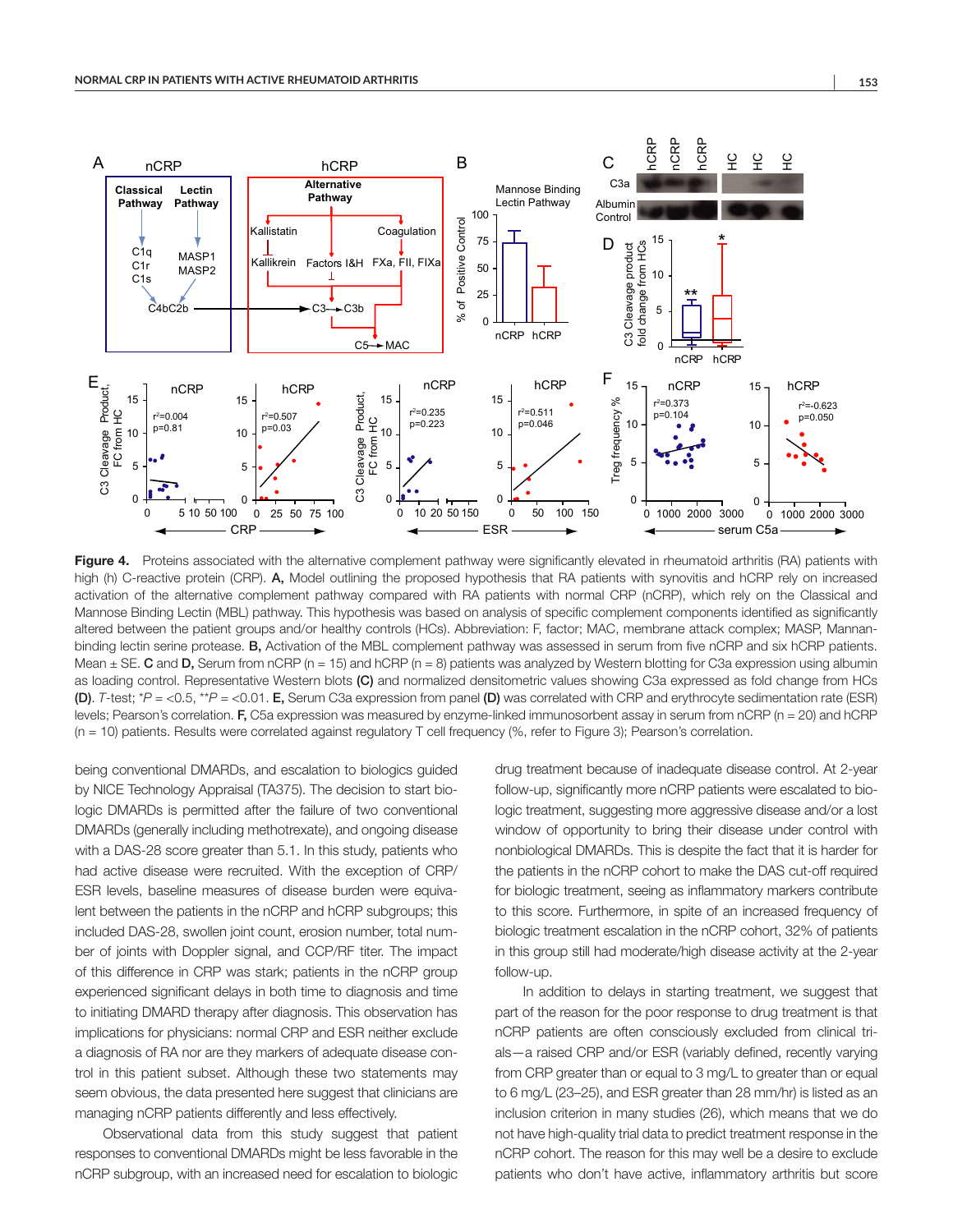highly on disease activity measures because of other factors, such as GVAS and tender joint count. The risk with this, however, is that truly active, nCRP-phenotype, seropositive RA patients get grouped inappropriately with fibromyalgia-dominant phenotype RA patients, thus limiting evidence on treatment response that can be extrapolated to the nCRP subgroup.

ESR and SAA were also normal in nCRP patients, suggesting that multiple pathways associated with activation of acute phase response were defective in this subgroup of patients. The risk of overreliance on raised acute phase reactants (APRs) was raised by data from The Consortium of Rheumatology Researchers of North America (CORRONA) database, a large United States registry of RA patients. The CORRONA study group investigated rates of raised APRs in their cohort of patients with RA who had active disease based on the Clinical Disease Activity Index (CDAI) (6,27). The CDAI is a composite score that is calculated using tender and swollen joint counts, and patient and physician global assessments. Of 9135 patients with active disease, defined as a CDAI of more than 2.8, 58% had normal APRs. APRs were considered to be elevated if CRP was greater than 8 mg/L and ESR was greater than 28 mmHg. The authors discuss the potential for underinvestigation and undertreatment of this group of patients. Interestingly, the use of biologics at recruitment was higher amongst patients with normal APRs, although it is not noted whether patients treated with tocilizumab were included in the study. However, this study again raises the possibility that nonbiologic DMARDs may be less effective in patients with normal inflammatory markers.

This research identified for the first time that RA patients with nCRP have a different immunological phenotype. Their proinflammatory cytokines did not exhibit the usual synergy one would expect, and the expected correlation with CRP levels was lost. The mechanisms underlying this observation remain unknown but are reminiscent of findings in patients with inflammatory bowel disease that also have raised IL-6 but low CRP (28). hCRP patients were characterized by an increased expression of alternative complement pathway proteins compared with nCRP patients.

Altered activation of complements could be connected to the observed changes in immune cell phenotype (29). T-cell stimulation can trigger alternative complement pathway activation via production of factors C3, C5, B, and D, generating the alternative convertase C3bBb (30). This stimulation can be maintained in an autocrine manner by C5a, which was significantly higher in hCRP patients. Moreover, this activation is mediated by the C3a and C5a receptors, which are associated with downregulation of Foxp3 in Tregs (31,32) as seen in the hCRP patients. CD161<sup>+</sup>Foxp3<sup>+</sup> Tregs and Treg IL-17 production were also reduced in hCRP patients. This reduction could also be linked to higher circulating levels of C5a, as has been shown in other autoimmune disorders (33). Our results also point to a role for Tregs in disease progression because Treg frequency correlated with higher DAS-28 scores and erosion

scores in nCRP patients. Thus, differences in complement activation, immune cell subtypes, and inflammatory cytokines point to a difference in disease mechanism, which possibly could explain a difference in response to treatment (34).

In this study we ensured that only patients with RA who were seropositive for RF and anti-CCP antibodies were included. In our cohort, the rules for inclusion were consistent between the two groups and the average number of tender/swollen joints between the groups was the same. The strict inclusion criteria aimed to recruit homogeneous RA patient groups to minimize the inclusion of overlapping disease phenotypes, such as seronegative peripheral arthritis associated with seronegative spondyloarthropathy or psoriatic arthritis. However, because patients are referred for US when disease activity is not clear, fewer patients with raised CRP were recruited as these patients are less likely to need to be scanned.

From the data presented here, however, one might suspect further diagnostic and treatment delays for patients who are both seronegative for RF/anti-CCP and who do not mount a systemic inflammatory response.

A limitation of this study is the absence of longitudinal collection and analysis of blood samples. Therefore, a further study with larger patient numbers followed over time is required to answer questions raised by this work, including defining whether there may be two subgroups within the nCRP cohort—those who mount some sort of detectable CRP response between 0.6 and 5 mg/L and those whose CRP is continually less than 0.6 mg/L—as measured by the high-sensitivity CRP assays; further defining the role of complement activation in the nCRP and hCRP cohorts; and answering the questions raised surrounding treatment response.

In conclusion, the first thing that we hope will come from this study is the education of treating clinicians rather than equating a normal CRP with adequate disease control. These patients need other objective measures of their disease activity, such as US. The second need is for further mechanistic studies, perhaps exploiting the difference in complement activation, to inform clinical trial design for this neglected cohort.

## **ACKNOWLEDGMENTS**

All authors thank Dr. Jutta Pulman, Dr. Jorgen Engmann, and Prof. Aroon Hingorani from University College London (UCL) Institute of Cardiovascular Science for help with the proteomic analysis.

#### **AUTHOR CONTRIBUTIONS**

Drs. Bradford, McDonnell, Raj, Jury, and Manson wrote the manuscript, Drs. Isenberg and Ciurtin reviewed the manuscript, and all authors approved the final manuscript.

Study conception and design. Manson, Jury, Ciurtin

Acquisition of data. Bradford, McDonnell, Raj, Robinson, Cole, Ramakrishnan, González-Serrano, Mak, Eskiocak, Isenberg, Ciurtin, Manson, Analysis and interpretation of data. Bradford, McDonnell, Rai, Cole, Ramakrishnan, González-Serrano, Eskiocak, Isenberg, Jury, Manson